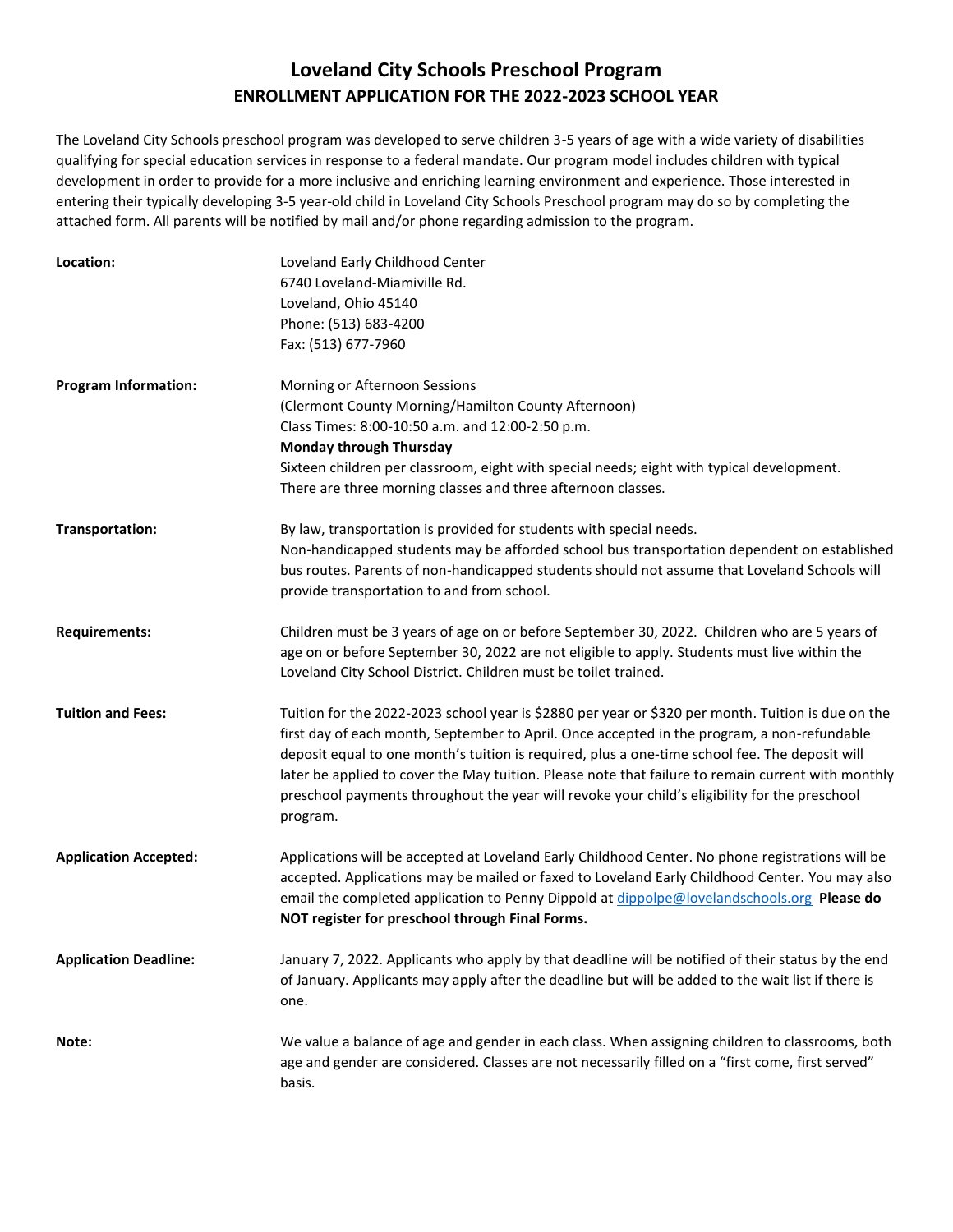### **Loveland City Schools Preschool Program**

The Loveland Early Childhood Center is now accepting applications for the 2022-2023 preschool program. The preschool is located at the Loveland Early Childhood Center.

The Loveland City Schools preschool program was developed to serve children with a wide variety of special needs, in response to a federal mandate that requires the provision of special education services (to children ages three to five) by public school districts. The current program model was adopted to include children with typical development in order to create a community of learners – one with an appropriate and enriching learning environment and experience for all. The curriculum is guided by the Early Learning Content Standards provided by the Ohio Department of Education.

The daily schedule provides for a combination of whole group, small group and individualized instruction, as well as learning through center-based activities. Children are given opportunities to interact with peers and adults in the classroom, as well as in the motor room and during outside play.

Our preschool teachers have four-year and/or Master's degrees and are highly qualified in early childhood education. Each classroom is a multi-age grouping of 3-5 year olds, enrolling approximately eight children with identified special needs and eight typically developing children.

As this application is made available online, the tentative plan is for classes to begin on August 29, 2022 and end on May 18, 2023 – **Monday through Thursday**. Holiday breaks and other non-student days follow the school calendar of the Loveland City School District. Students attend either morning or afternoon sessions (generally Clermont County residents attend in the morning and Hamilton County residents attend in the afternoon) for approximately two hours and 45 minutes.

In order to attend LECC, typically developing children need to be age three on or before September 30, 2022, must reside within the Loveland City School District and must be toilet trained. The tuition rate for the 2022-2023 is \$2880 per year, or \$320 per month. There is a one-time school supply fee that is due along with a non-refundable deposit equal to one month's tuition that is required. The deposit will later be applied to cover the final month of enrollment.

Applications are currently available online and at LECC. **Applications are due January 7, 2022**. All applicants who apply by the deadline will be notified of their status by the end of January. Those not selected may have the opportunity to be placed on a waiting list. If you have questions, please contact the school office at 683-4200.

#### **Important Notes to Parents:**

*What do we mean by a "typical" preschooler? This is a common question and an important one for our program. Our preschool is different than most in that it is primarily designed to serve the special needs of children ages 3-5 that have been determined to have a disability. We enroll students with many types and degrees of disabilities. However, as a best practice (and by law) we also want to enroll students that have no developmental delay or disabilities. These typically developing students play an important role in our program. Since children learn considerably from each other, we need our "typical" children to serve as role models in the areas of communication, behavior, play, motor, pre-academic and self-care skills. Therefore, it is important that we carefully select who these "typical" students will be. This application is designed to help us make those decisions, so it is important that parents be as candid and accurate as possible when completing the questions.* 

*Thanks for your interest in our program!*

#### *Application is for those seeking enrollment for a typically developing preschooler only.*

*Families with three to five year-old children suspected of having a disability should contact the Loveland City Schools Central Office at 513-683-5600 to obtain a referral packet.*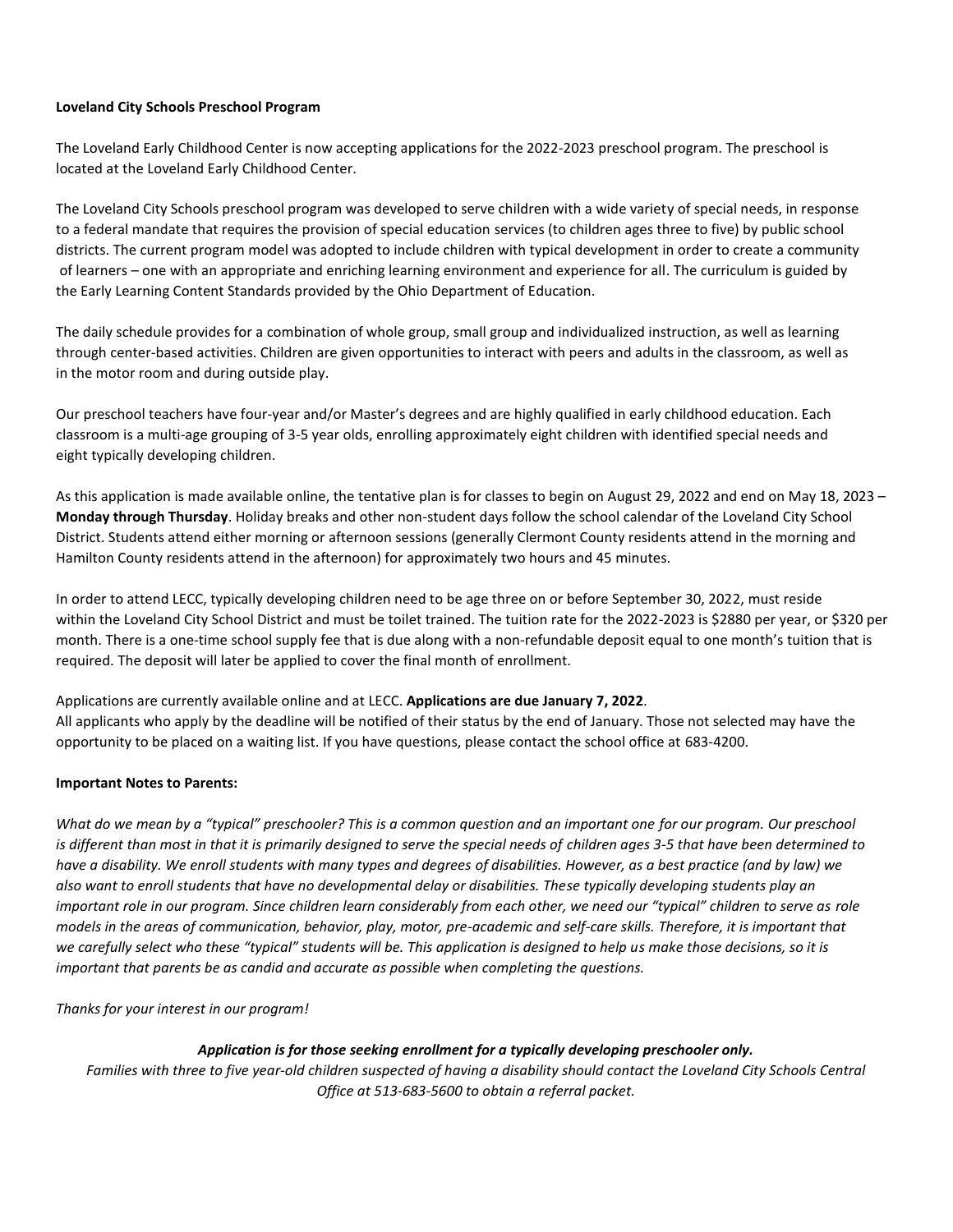# **Loveland Early Childhood Center Preschool Enrollment Application 2022-2023**

|           | Clermont County Residents: If the morning session is full, would you be interested in having your child attend in the afternoon<br>Session? [Transportation could only be provided on the way home in this case.]<br>YES / NO |  |  |  |  |
|-----------|-------------------------------------------------------------------------------------------------------------------------------------------------------------------------------------------------------------------------------|--|--|--|--|
|           |                                                                                                                                                                                                                               |  |  |  |  |
|           |                                                                                                                                                                                                                               |  |  |  |  |
| 1.        | In play situations, my child most often: (check only one)                                                                                                                                                                     |  |  |  |  |
|           | plays alone, does not show awareness of others in the activity                                                                                                                                                                |  |  |  |  |
|           | plays alongside but not really "with" other children (no interaction with others unless it is initiated by other child)                                                                                                       |  |  |  |  |
|           | interacts with other children (e.g., role play, make believe, turn taking, dialogue)                                                                                                                                          |  |  |  |  |
| Comments: |                                                                                                                                                                                                                               |  |  |  |  |
|           |                                                                                                                                                                                                                               |  |  |  |  |
| 2.        | My child is independent (does not require my full assistance) with: (check all that apply)                                                                                                                                    |  |  |  |  |
|           | eating                                                                                                                                                                                                                        |  |  |  |  |
|           | ____ toileting                                                                                                                                                                                                                |  |  |  |  |
|           | dressing                                                                                                                                                                                                                      |  |  |  |  |
| Comments: |                                                                                                                                                                                                                               |  |  |  |  |
|           |                                                                                                                                                                                                                               |  |  |  |  |
| 3.        | The majority of the time, when using communication my child: (check all that apply)                                                                                                                                           |  |  |  |  |
|           | uses mainly gestures to get attention or to ask for something                                                                                                                                                                 |  |  |  |  |
|           | uses mostly one-word statements _______ is difficult to understand                                                                                                                                                            |  |  |  |  |
|           | ______ asks questions<br>_uses two to three word statements                                                                                                                                                                   |  |  |  |  |
|           | can engage in a conversation<br>uses simple sentences<br>using lengthy sentences                                                                                                                                              |  |  |  |  |
|           | Talks about own ideas without an<br>Initiates a greeting to others<br>adult starting the conversation<br>without being told                                                                                                   |  |  |  |  |